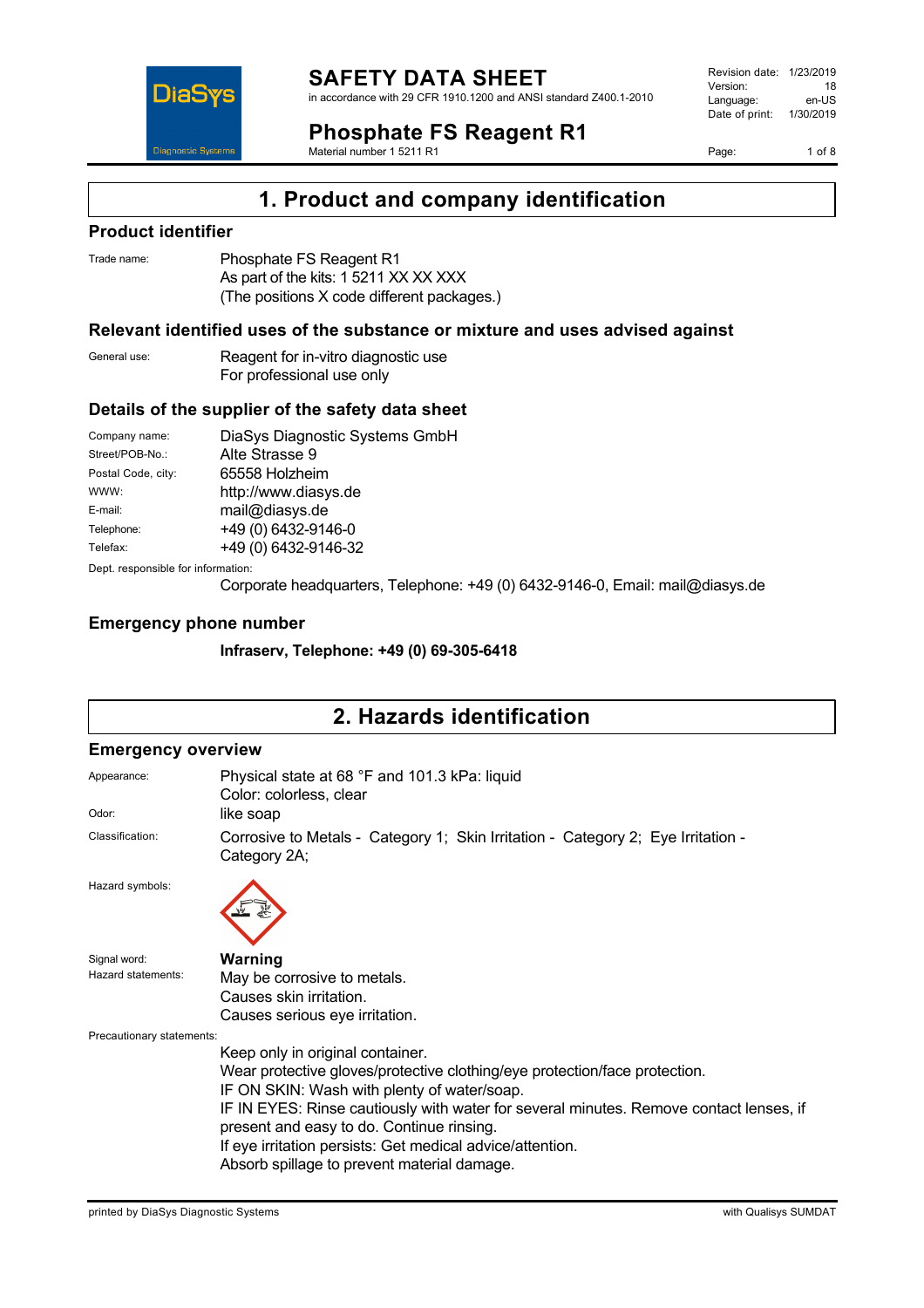Revision date: 1/23/2019 Version: 18<br>Language: en-LIS Language: Date of print: 1/30/2019



### **Phosphate FS Reagent R1**

Material number 1 5211 R1

Page: 2 of 8

#### **Regulatory status**

This material is considered hazardous by the U.S. OSHA Hazard Communication Standard (29 CFR 1910.1200) and SIMDUT in Canada.

### **Hazards not otherwise classified**

A corrosive effect cannot be ruled out because of the pH value. see section 11: Toxicological information

# **3. Composition / Information on ingredients**

Chemical characterization: Aqueous solution

| Relevant ingredients:   |                              |          |                                                                    |
|-------------------------|------------------------------|----------|--------------------------------------------------------------------|
| CAS No.                 | Designation                  | Content  | Classification                                                     |
| <b>CAS</b><br>7664-93-9 | Sulfuric acid                | $< 2 \%$ | Corrosive to Metals - Category 1.<br>Skin Corrosion - Category 1A. |
| <b>CAS</b><br>9002-92-0 | Dodecan-1-ol,<br>ethoxylated | $< 1 \%$ | Acute Toxicity - oral - Category 4.<br>Eye Damage - Category 1.    |

|                                                    | 4. First aid measures                                                                                                                                                                                                                      |  |
|----------------------------------------------------|--------------------------------------------------------------------------------------------------------------------------------------------------------------------------------------------------------------------------------------------|--|
| General information:                               | If medical advice is needed, have product container or label at hand.                                                                                                                                                                      |  |
| In case of inhalation:                             | Move victim to fresh air. If you feel unwell, seek medical advice.                                                                                                                                                                         |  |
| Following skin contact:                            | Take off contaminated clothing and wash it before reuse. After contact with skin, wash<br>immediately with plenty of water.<br>Cover with sterile dressing material to protect against infection. Seek medical attention.                  |  |
| After eye contact:                                 | Immediately flush eyes with plenty of flowing water for 10 to 15 minutes holding eyelids<br>apart. Remove contact lenses, if present and easy to do. Continue rinsing. Subsequently<br>seek the immediate attention of an ophthalmologist. |  |
| After swallowing:                                  | Rinse mouth immediately and drink plenty of water. Never give anything by mouth to an<br>unconscious person.<br>Do not induce vomiting. Do not try to neutralize. Seek medical attention.                                                  |  |
| Most important symptoms/effects, acute and delayed |                                                                                                                                                                                                                                            |  |

Causes skin irritation. Causes serious eye irritation.

### **Information to physician**

Treat symptomatically.

### **5. Fire fighting measures**

Flash point/flash point range:

#### not combustible

Auto-ignition temperature: No data available

Suitable extinguishing media:

Product is non-combustible. Extinguishing materials should therefore be selected according to surroundings.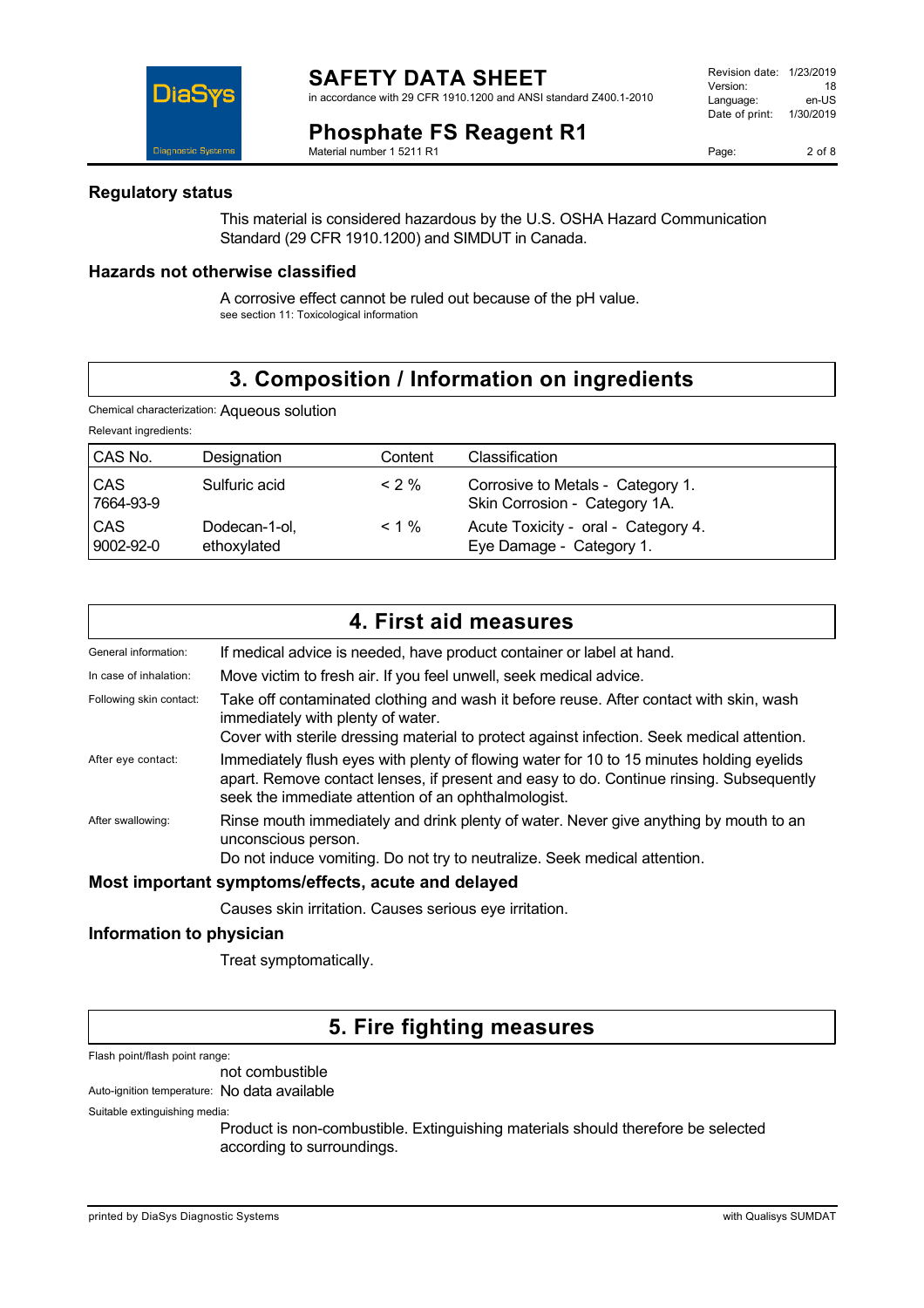

#### Revision date: 1/23/2019 Version: 18<br>I anguage: en-US Language: Date of print: 1/30/2019



**Phosphate FS Reagent R1**

Material number 1 5211 R1

Page: 3 of 8

### **Specific hazards arising from the chemical**

Fires in the immediate vicinity may cause the development of dangerous vapors. In the event of a fire, the following may be produced when the water evaporates: Sulphur oxides, carbon monoxide and carbon dioxide.

Protective equipment and precautions for firefighters:

In case of surrounding fires: Wear a self-contained breathing apparatus and chemical protective clothing.

Additional information: Do not allow fire water to penetrate into surface or ground water.

### **6. Accidental release measures**

Personal precautions: Provide adequate ventilation. Do not breathe mist/vapors/spray. Avoid contact with skin and eyes. Wear appropriate protective equipment. Keep unprotected people away. Environmental precautions: Do not allow to enter into ground-water, surface water or drains. Methods for clean-up: Soak up with absorbent materials such as sand, siliceus earth, acid- or universal binder. Store in special closed containers and dispose of according to ordinance. Final cleaning.

# **7. Handling and storage**

### **Handling**

Advices on safe handling: Provide adequate ventilation, and local exhaust as needed. Avoid contact with skin and eyes. Wear appropriate protective equipment. Do not breathe mist/vapors/spray. Wash hands before breaks and after work. Do not eat, drink or smoke when using this product. Take off contaminated clothing and wash it before reuse. Have eye wash bottle or eye rinse ready at work place.

### **Storage**

Requirements for storerooms and containers: Keep containers tightly closed and at a temperature between 35.6 °F and 46.4 °F. Keep sterile. Do not freeze. Unsuitable materials: metals Keep only in original container. Hints on joint storage: Do not store together with: Alkali compounds, ammonia, alkalis. Keep away from food, drink and animal feedingstuffs.

# **8. Exposure controls / personal protection**

### **Exposure guidelines**

Occupational exposure limit values:

| CAS No.   | Designation   | ' vpe                                                | Limit value                                                                           |
|-----------|---------------|------------------------------------------------------|---------------------------------------------------------------------------------------|
| 7664-93-9 | Sulfuric acid | USA: ACGIH: TWA<br>USA: NIOSH: TWA<br>USA: OSHA: TWA | $0.2 \text{ mg/m}^3$ (thoracicfraction)<br>1 mg/m <sup>3</sup><br>1 mg/m <sup>3</sup> |

### **Engineering controls**

Provide adequate ventilation, and local exhaust as needed. See also information in chapter 7, section storage.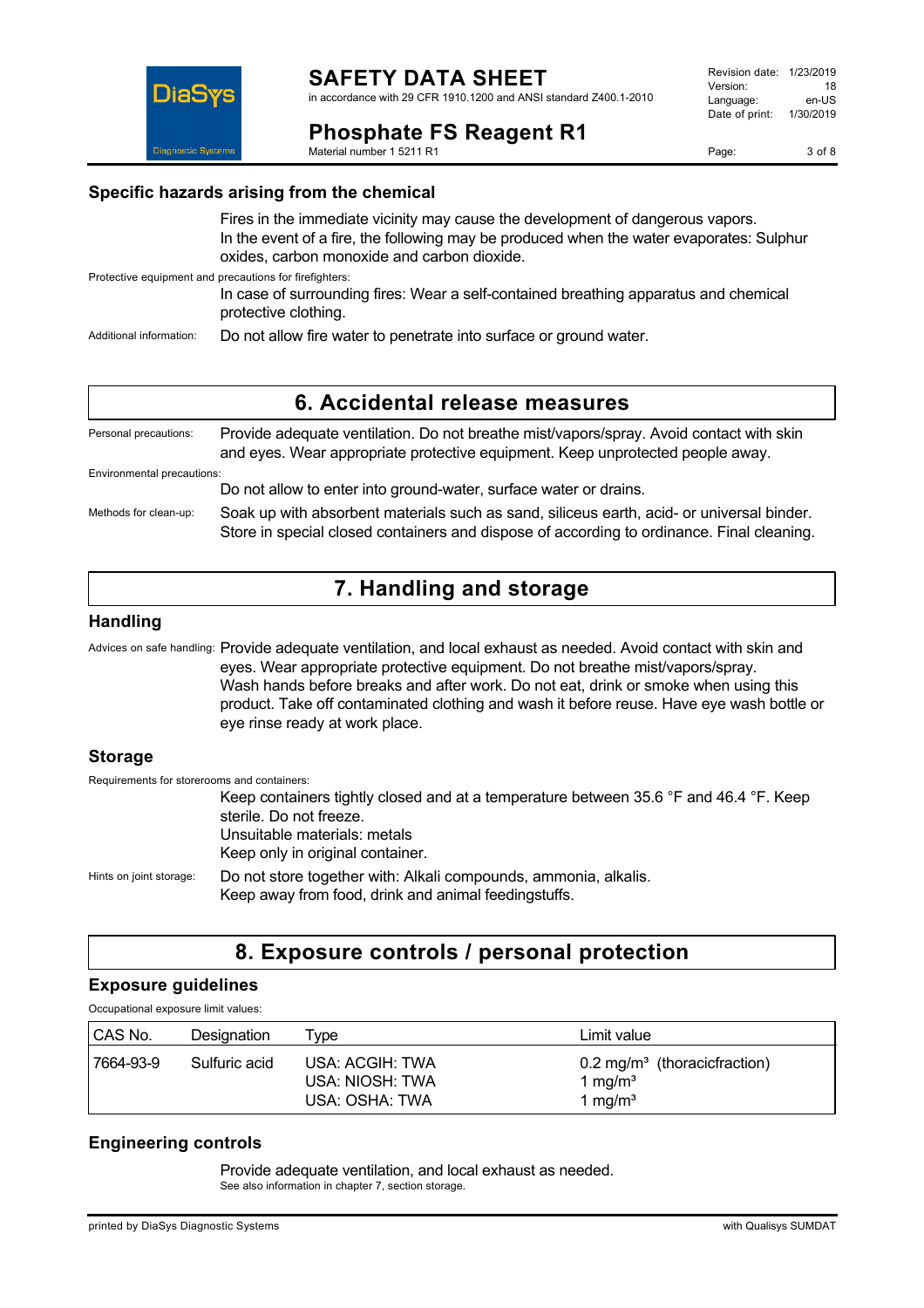# **SAFETY DATA SHEET**

in accordance with 29 CFR 1910.1200 and ANSI standard Z400.1-2010

#### Revision date: 1/23/2019 Version: 18<br>
Language: en-US Language: Date of print: 1/30/2019



**Phosphate FS Reagent R1** Material number 1 5211 R1

### **Personal protection equipment (PPE)**

| Eye/face protection             | Tightly sealed goggles according to OSHA Standard - 29 CFR: 1910.133 or ANSI<br>Z87.1-2010.                                                                                                                                                                             |
|---------------------------------|-------------------------------------------------------------------------------------------------------------------------------------------------------------------------------------------------------------------------------------------------------------------------|
| Skin protection                 | Wear suitable protective clothing.                                                                                                                                                                                                                                      |
|                                 | Protective gloves according to OSHA Standard - 29 CFR: 1910.138.<br>Glove material: Nitrile rubber - Breakthrough time: >480 min.<br>Observe glove manufacturer's instructions concerning penetrability and breakthrough time.                                          |
| Respiratory protection:         | Respiratory protection must be worn whenever the TLV (WEL) levels have been exceeded.                                                                                                                                                                                   |
| General hygiene considerations: |                                                                                                                                                                                                                                                                         |
|                                 | Avoid contact with skin and eyes. Do not breathe mist/vapors/spray. Wash hands before<br>breaks and after work. Do not eat, drink or smoke when using this product. Take off<br>contaminated clothing and wash it before reuse. Have eye wash bottle or eye rinse ready |

at work place.

# **9. Physical and chemical properties**

#### **Information on basic physical and chemical properties**

| Appearance:                              | Physical state at 68 °F and 101.3 kPa: liquid<br>Color: colorless, clear |
|------------------------------------------|--------------------------------------------------------------------------|
| Odor:                                    | like soap                                                                |
| Odor threshold:                          | No data available                                                        |
| pH value:                                | at $77 °F: 0.8$                                                          |
| Melting point/freezing point:            | approx. 32 °F (Water)                                                    |
| Initial boiling point and boiling range: | approx. 212 °F (Water)                                                   |
| Flash point/flash point range:           | not combustible                                                          |
| Evaporation rate:                        | No data available                                                        |
| Flammability:                            | No data available                                                        |
| Explosion limits:                        | No data available                                                        |
| Vapor pressure:                          | No data available                                                        |
| Vapor density:                           | No data available                                                        |
| Density:                                 | at 68 °F: 1.015 g/mL                                                     |
| Water solubility:                        | at 68 °F: completely miscible                                            |
| Partition coefficient: n-octanol/water:  | No data available                                                        |
| Auto-ignition temperature:               | No data available                                                        |
| Thermal decomposition:                   | No data available                                                        |
| Additional information:                  | No data available                                                        |

|                                                                                                              | 10. Stability and reactivity                                             |
|--------------------------------------------------------------------------------------------------------------|--------------------------------------------------------------------------|
| Reactivity:                                                                                                  | May be corrosive to metals. Formation of hydrogen (Danger of explosion). |
| Chemical stability:                                                                                          | Stable under recommended storage conditions.                             |
| Possibility of hazardous reactions<br>No hazardous reaction when handled and stored according to provisions. |                                                                          |
| Conditions to avoid:                                                                                         | Keep away from heat.                                                     |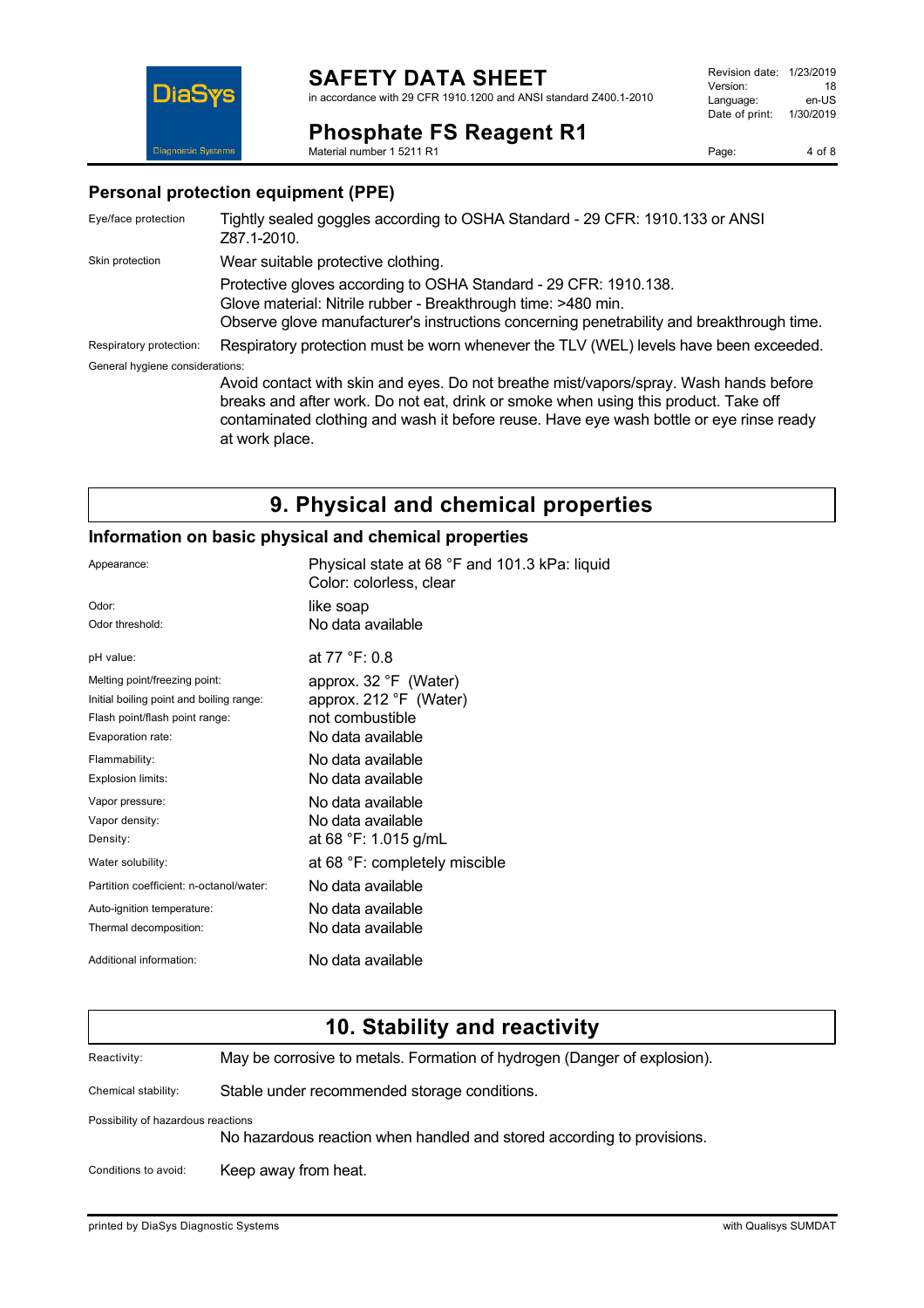

#### **SAFETY DATA SHEET** in accordance with 29 CFR 1910.1200 and ANSI standard Z400.1-2010

**Phosphate FS Reagent R1** Material number 1 5211 R1

Revision date: 1/23/2019 Version: 18<br>
Language: en-US Language: Date of print: 1/30/2019

Page: 5 of 8

Incompatible materials: Alkali metals, alkali compounds, ammonia, alkalis, alkaline earth metals, alkaline earth compounds, acids, halogenates, organic solvents, permanganates.

Hazardous decomposition products:

No hazardous decomposition products when regulations for storage and handling are observed.

Thermal decomposition: No data available

## **11. Toxicological information**

#### **Toxicological tests**

| Toxicological effects: | The statements are derived from the properties of the single components. No toxicological<br>data is available for the product as such. |
|------------------------|-----------------------------------------------------------------------------------------------------------------------------------------|
|                        | Acute toxicity (oral): Lack of data.                                                                                                    |
|                        | Acute toxicity (dermal): Lack of data.                                                                                                  |
|                        | Acute toxicity (inhalative): Lack of data.                                                                                              |
|                        | Skin corrosion/irritation: Skin Irritation - Category 2 = Causes skin irritation.                                                       |
|                        | Serious eye damage/irritation: Eye Irritation - Category 2A = Causes serious eye irritation.                                            |
|                        | Sensitisation to the respiratory tract: Lack of data.                                                                                   |
|                        | Skin sensitisation: Lack of data.                                                                                                       |
|                        | Germ cell mutagenicity/Genotoxicity: Lack of data.                                                                                      |
|                        | Carcinogenicity: Lack of data.                                                                                                          |
|                        | Reproductive toxicity: Lack of data.                                                                                                    |
|                        | Effects on or via lactation: Lack of data.                                                                                              |
|                        | Specific target organ toxicity (single exposure): Lack of data.                                                                         |
|                        | Specific target organ toxicity (repeated exposure): Lack of data.                                                                       |
|                        | Aspiration hazard: Lack of data.                                                                                                        |
| Other information:     | Chronic toxicity carcinogenic effect:                                                                                                   |
|                        | Information about Sulfuric acid:                                                                                                        |
|                        | IARC Rating: Group 1                                                                                                                    |
|                        | OSHA Carcinogen: not listed                                                                                                             |
|                        | NTP Rating: listed                                                                                                                      |
| <b>Symptoms</b>        |                                                                                                                                         |

A corrosive effect cannot be ruled out because of the pH value. May cause respiratory irritation.

### **12. Ecological information**

#### **Ecotoxicity**

Aquatic toxicity: Harmful effects on water organisms by modification of pH-value.

#### **Mobility in soil**

No data available

printed by DiaSys Diagnostic Systems with Qualisys SUMDAT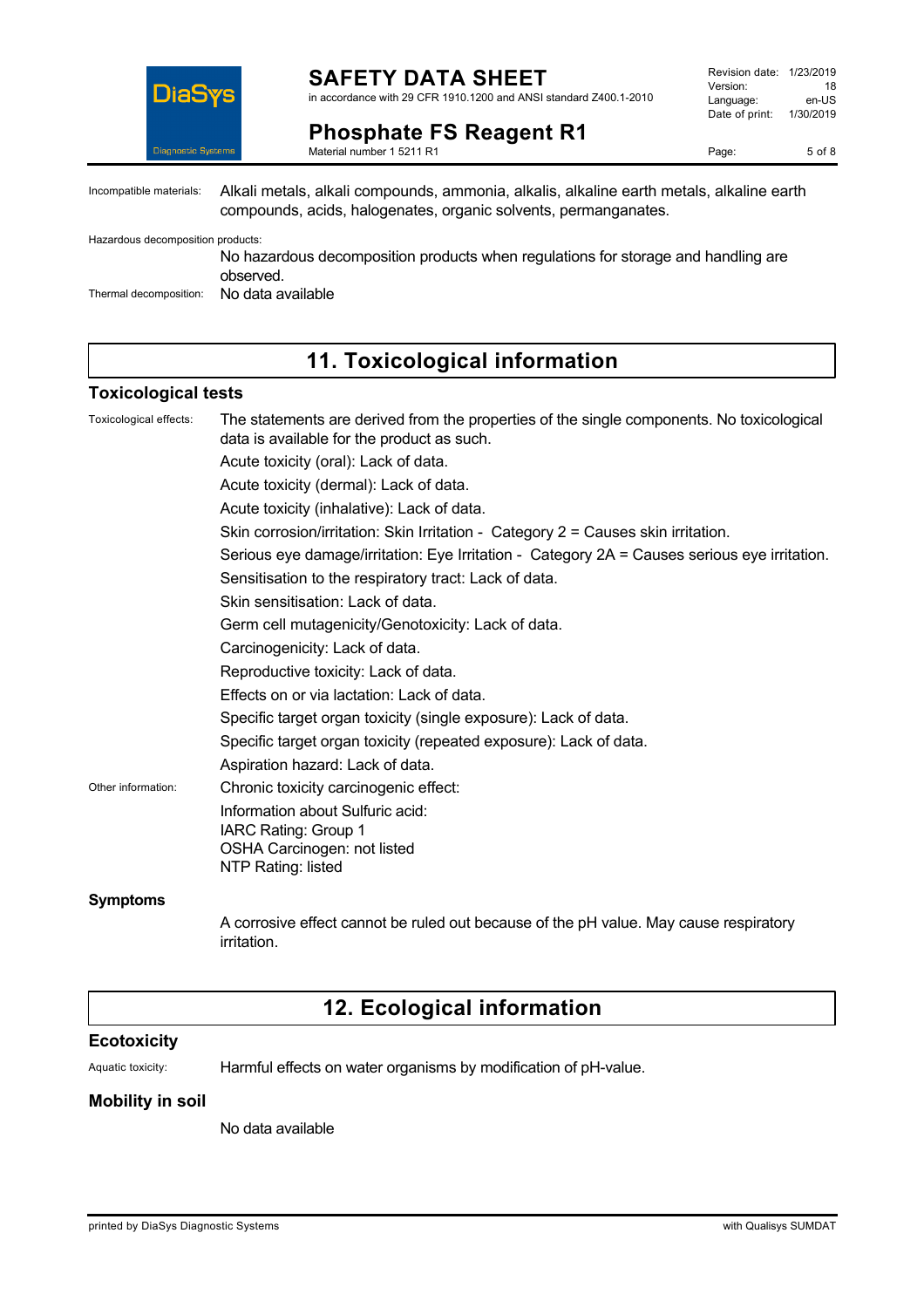

### **Additional ecological information**

General information: Do not allow to enter into ground-water, surface water or drains.

Material number 1 5211 R1

# **13. Disposal considerations**

**Phosphate FS Reagent R1**

#### **Product**

Recommendation: Special waste. Dispose of waste according to applicable legislation.

### **Contaminated packaging**

Recommendation: Dispose of waste according to applicable legislation. Non-contaminated packages may be recycled.

# **14. Transport information**

### **USA: Department of Transportation (DOT)**

| Identification number:                            | <b>UN3264</b>                                        |
|---------------------------------------------------|------------------------------------------------------|
| Proper shipping name:                             | UN 3264, CORROSIVE LIQUID, ACIDIC, INORGANIC, N.O.S. |
|                                                   | (Sulphuric acid), mixture                            |
| Hazard class or Division:                         | 8                                                    |
| Packing Group:                                    | Ш                                                    |
| Labels:                                           | 8                                                    |
| Symbols:                                          | G                                                    |
| Special provisions:                               | IB3, T7, TP1, TP28                                   |
| Packaging - Exceptions:                           | 154                                                  |
| Packaging - Non-bulk:                             | 203                                                  |
| Packaging - Bulk:                                 | 241                                                  |
| Quantity limitations - Passenger aircraft / rail: |                                                      |
|                                                   | 5 L                                                  |
| Quantity limitations - Cargo only:                | 60 L                                                 |
| Vessel stowage - Location:                        | A                                                    |
| Vessel stowage - Other:                           | 40                                                   |
|                                                   |                                                      |



#### Revision date: 1/23/2019 Version: 18<br>Language: en-LIS Language: Date of print: 1/30/2019

Page: 6 of 8

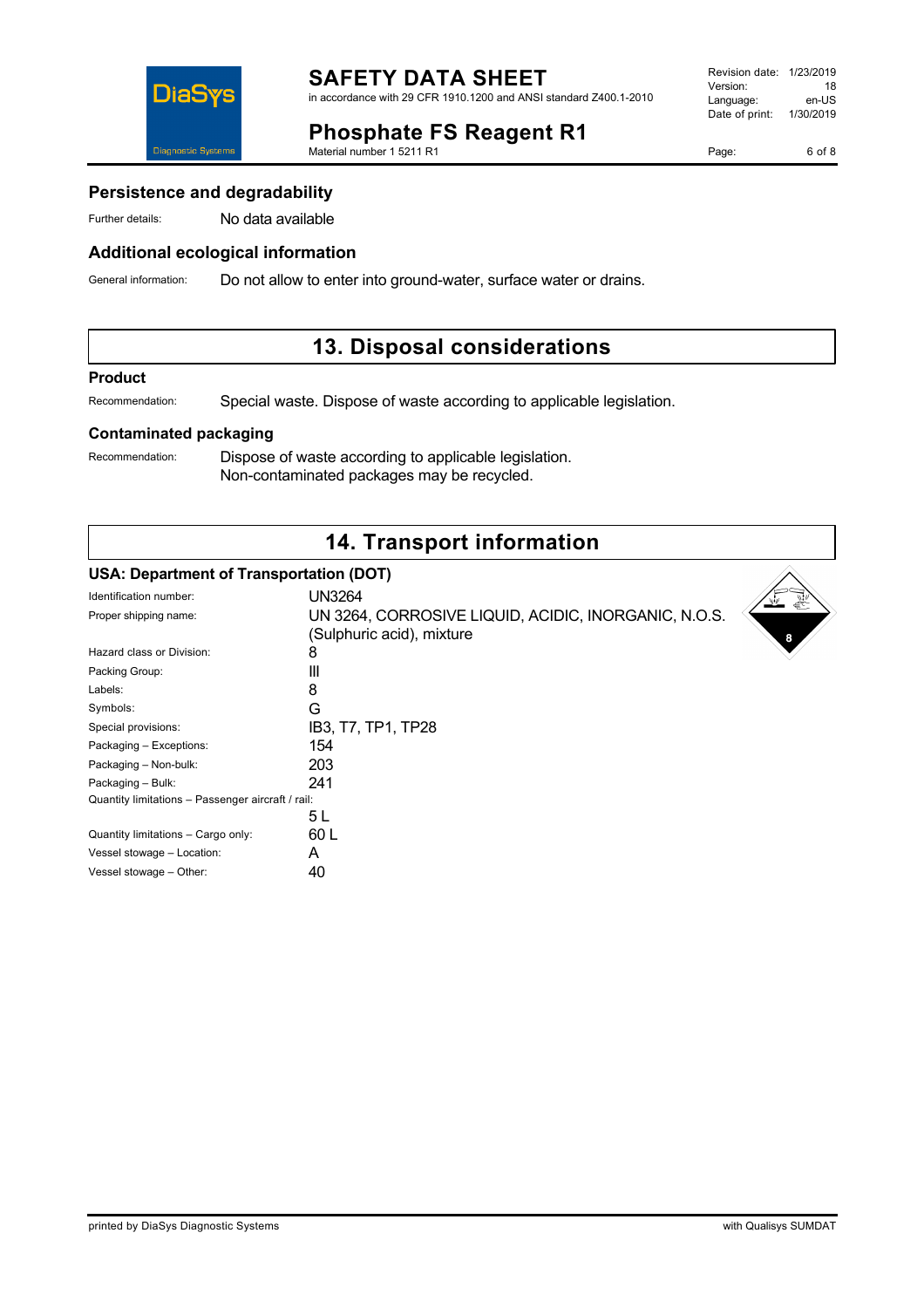

# **SAFETY DATA SHEET**

in accordance with 29 CFR 1910.1200 and ANSI standard Z400.1-2010

### **Phosphate FS Reagent R1**

Material number 1 5211 R1

| Revision date: 1/23/2019 |           |
|--------------------------|-----------|
| Version:                 | 18        |
| Language:                | en-US     |
| Date of print:           | 1/30/2019 |
|                          |           |

Page: 7 of 8

#### **Sea transport (IMDG)**

| UN number:                             | <b>UN 3264</b>                                       |
|----------------------------------------|------------------------------------------------------|
| Proper shipping name:                  | UN 3264, CORROSIVE LIQUID, ACIDIC, INORGANIC, N.O.S. |
|                                        | (Sulphuric acid), mixture                            |
| Class or division, Subsidary risk:     | Class 8, Subrisk -                                   |
| Packing Group:                         | Ш                                                    |
| EmS:                                   | F-A. S-B                                             |
| Special provisions:                    | 223, 274                                             |
| Limited quantities:                    | 5 L                                                  |
| Excepted quantities:                   | E1                                                   |
| Contaminated packaging - Instructions: | P001, LP01                                           |
| Contaminated packaging - Provisions:   |                                                      |
| IBC - Instructions:                    | IBC03                                                |
| <b>IBC - Provisions:</b>               |                                                      |
| Tank instructions - IMO:               |                                                      |
| Tank instructions - UN:                | Τ7                                                   |
| Tank instructions - Provisions:        | <b>TP1, TP28</b>                                     |
| Stowage and handling:                  | Category A. SW2                                      |
| Properties and observations:           | Causes burns to skin, eyes and mucous membranes.     |
| Marine pollutant:                      | no                                                   |
| Segregation group:                     | 1                                                    |
| Air transport (IATA)                   |                                                      |
| UN/ID number:                          | <b>UN 3264</b>                                       |
| Proper shipping name:                  | UN 3264, CORROSIVE LIQUID, ACIDIC, INORGANIC, N.O.S. |
|                                        | (Sulphuric acid), mixture                            |
| Class or division, Subsidary risk:     | Class 8                                              |
| Packing Group:                         | Ш                                                    |
| Hazard label:                          | Corrosive                                            |
| .                                      | <u>га</u>                                            |

Excepted Quantity Code: E1<br>Passenger and Cargo Aircraft: Ltd.Qty.: Pa Passenger and Cargo Aircraft: Ltd.Qty.: Pack.Instr. Y841 - Max. Net Qty/Pkg. 1 L<br>Passenger and Cargo Aircraft: Pack.Instr. 852 - Max. Net Qty/Pkg. 5 L Pack.Instr. 852 - Max. Net Qty/Pkg. 5 L Cargo Aircraft only: Pack.Instr. 856 - Max. Net Qty/Pkg. 60 L<br>Special provisions: A3 A803 Special provisions:

Emergency Response Guide-Code (ERG): 8L